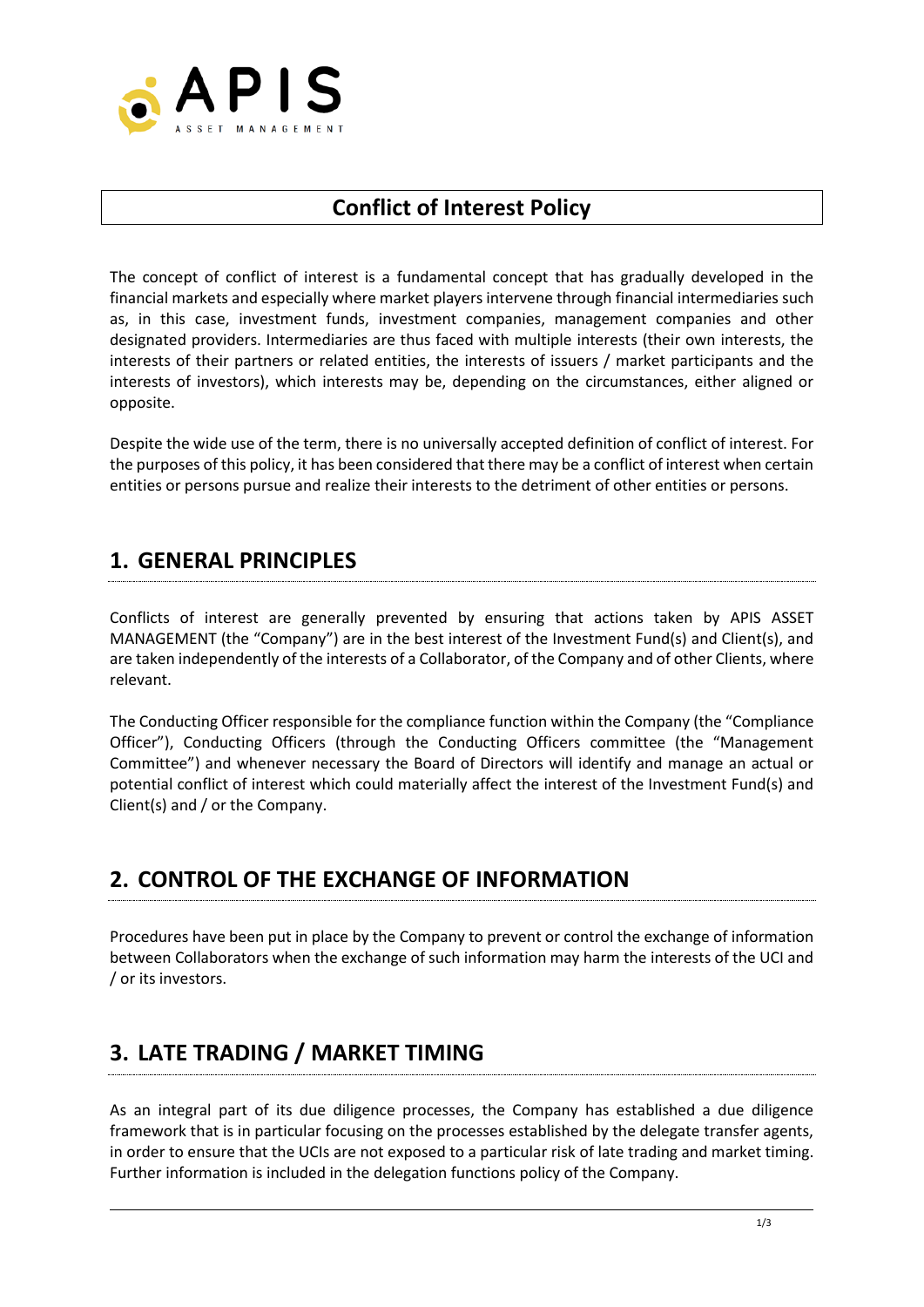

## **4. RULES IN RELATION TO REMUNERATION PRINCIPLES**

The Company has adopted a remuneration policy and ensures that principles for remuneration to Collaborators promote a sound and prudent risk management.

In particular, the remuneration policy of the Company ensures that any direct remuneration link is removed between persons principally engaged in one activity and the remuneration of, or revenues generated by, different persons principally engaged in another activity, where a potential conflict of interest may arise in relation to those activities.

## **5. RULES IN RELATION TO PERSONAL TRANSACTIONS**

The Company has also adopted a personal transactions policy to ensure that Collaborators trading in securities or any other assets for themselves and closely related persons' account do not give rise to any conflicts of interest.

# **6. RULES IN RELATION TO THE DELEGATION OF FUNCTIONS AND RELATION WITH THIRD PARTIES**

To avoid any rise of potential or actual conflicts of interests, the Company ensures that all functions which are delegated / outsourced to any legal entity controlled by or controlling the Company are on an arm's length basis.

## **7. INDEPENDENCE IN RELATION TO INDUCEMENTS**

Each relevant fee and commission paid or received by the Management Company is properly reviewed and processed.

#### **8. IMPROPER INFLUENCE**

Measures have also been taken to prevent or limit the exercise by any person of inappropriate influence over the way in which a Collaborator conducts its activities or mandates. Among these measures:

- Collaborators are prohibited from accepting material gifts from Clients, suppliers or any other entity or person that would influence their professional conduct or call into question their integrity; and
- To limit the risk that the Company may be induced to vote on securities held in the portfolio in the interest of a third party that would not necessarily be aligned with that of the UCI holding